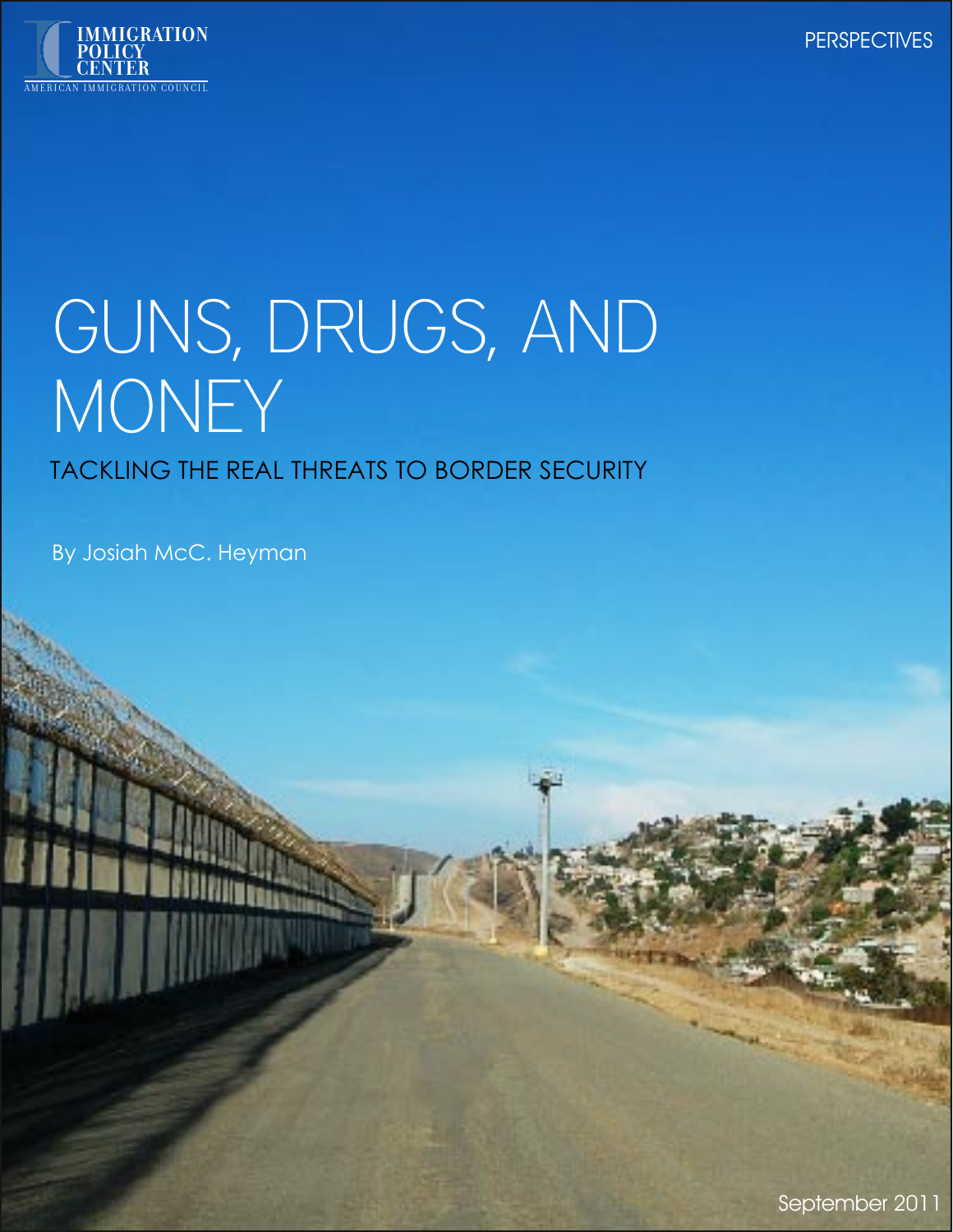# **GUNS, DRUGS AND MONEY:**

TACKLING THE REAL THREATS TO BORDER SECURITY

BY JOSIAH MCC. HEYMAN

SEPTEMBER 2011

#### **ABOUT PERSPECTIVES ON IMMIGRATION**

The Immigration Policy Center's *Perspectives* are thoughtful narratives written by leading academics and researchers who bring a wide range of multi-disciplinary knowledge to the issue of immigration policy.

#### **ABOUT THE AUTHOR**

**Josiah Heyman** (Ph.D., CUNY 1988) is Professor of Anthropology and Chair of the Department of Anthropology and Sociology at University of Texas El Paso. His current work addresses border security, including a comprehensive review of U.S. border policies since 9/11 (Josiah McC. Heyman and Jason Ackleson, "U.S. Border Security after September 11," in John Winterdyck and Kelly Sundberg, eds., Border Security in the Al‐Qaeda Era, (Boca Raton: CRC Publishers). He is also doing research on access and barriers to health care for immigrants, and Latinas/os more generally, in El Paso. Previous work has examined U.S. border enforcement, U.S. border officers, and border communities and cultures. He is the author of *Finding a Moral Heart for U.S. Immigration Policy: An Anthropological Perspective* and *Life and Labor on the Border: Working People of Northeastern Sonora, Mexico, 1886‐1986*, the editor of *States and Illegal Practices*, and more than fifty scholarly articles and book chapters. He was chair of the Society for Applied Anthropology Public Policy committee from 2001‐2007, and has participated in the U.S.‐Mexico Border and Immigration Task Force. He can be contacted at [jmheyman@utep.edu](mailto:jmheyman@utep.edu).

#### **ABOUT THE IMMIGRATION POLICY CENTER**

The Immigration Policy Center, established in 2003, is the policy arm of the American Immigration Council. IPC's mission is to shape a rational conversation on immigration and immigrant integration. Through its research and analysis, IPC provides policymakers, the media, and the general public with accurate information about the role of immigrants and immigration policy on U.S. society. IPC reports and materials are widely disseminated and relied upon by press and policymakers. IPC staff regularly serves as experts to leaders on Capitol Hill, opinion-makers, and the media. IPC is a non‐partisan organization that neither supports nor opposes any political party or candidate for office. Visit our website at www.immigrationpolicy.org and our [blog](http://rs6.net/tn.jsp?e=0013sB3H4Ngeb8u23v8DTLYuHff5o3A9Y7fC7wsO-myYRJX8RIQtjCJU2lT5w5MoDBNruFtlQCCVis4BypKz358QSnkHIGy4kZ3WjQGc9mhqFGdO-75dEFf5V4SGNJr23Hf&id=preview&id=preview) at www.immigrationimpact.com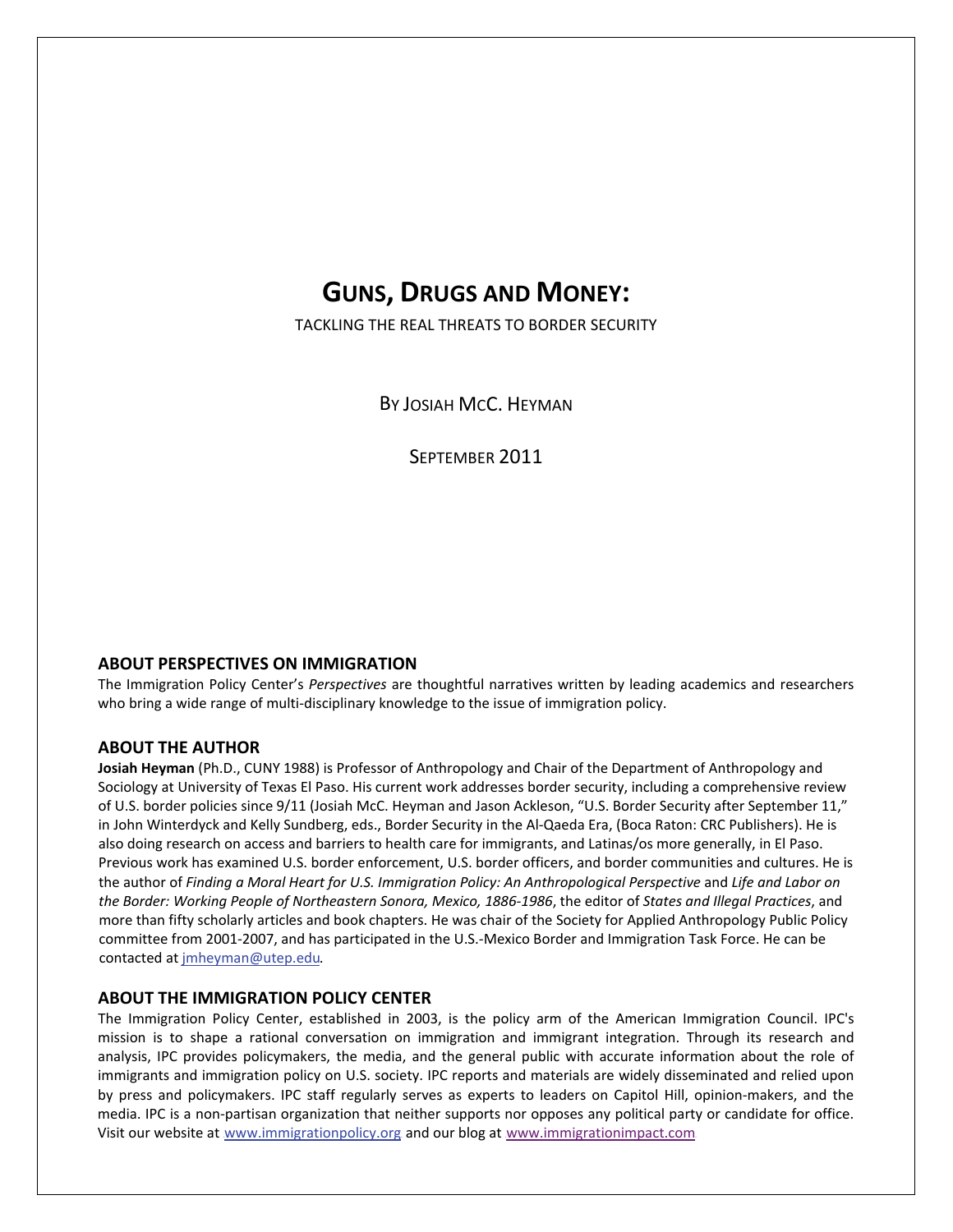#### **Rethinking the Equation Between Borders and Security**

The external borders of the United States matter to security, but how and in what ways is neither automatic nor obvious. The current assumption is that borders defend the national interior against all harms, which are understood as consistently coming from outside—and that security is always obtained in the same way, whatever the issue. Some security policies correctly use borders as tools to increase safety, but border policy does not protect us from all harms. The 9/11 terrorists came through airports with visas, thus crossing a border inspection system without being stopped. They did not cross the U.S.-Mexico border. Future terrorists would not necessarily cross a land border. U.S. citizens and residents, and nationals of Western Europe, also represent an important element of the terrorist threat, and they have unimpeded or easy passage through U.S. borders. Fortified borders cannot protect us from all security threats or sources of harm.

Moreover, not all border crossers pose security concerns, even ones who violate national laws. The hundreds of thousands of unauthorized migrants who cross the U.S.‐Mexico border each year have not posed a threat of political terrorism, and external terrorists have not traveled through this border.<sup>[1](#page-10-0)</sup> Enforcement of laws against unauthorized immigration is, in the vast majority of cases, a resource‐ and attention‐wasting distraction from sensible national security measures. That does not mean the U.S.‐Mexico border is free from risk of harm, such as increasingly violent drug trafficking organizations operating nearby in Mexico. But that issue needs to be addressed in different ways than current enforcement policy does.

If we examine the actual situation at the U.S.‐Mexico border, we find three notable facts: 1) the U.S. border communities themselves are secure; 2) the main risks to that security are potential, not actual—stemming from the dangers posed by criminal organizations, not by migrants or international terrorists; and 3) there is a mis-prioritization of resources away from ports of entry toward migration enforcement. Why then has security rhetoric so heavily prioritized the U.S.‐Mexico border?

Clarity and honesty about security are essential. Security tends to creep outward from well‐ defined missions of preventing mass harm to unsuspecting civilians, toward being used as a justification for police and military responses to societal issues in general. In the border case, security has become a justification for adopting an "enforcement only" response to the complexities of migration. This mission creep has been called "securitization."<sup>[2](#page-10-1)</sup> Securitization construes an issue as if it were equivalent to protection from nuclear war, terrorism against civilians, and other such extreme threats. Securitization of any issue must be done carefully, because it creates a powerful incentive and rationale for the expansion of central state authority, including reduction in civil liberties, use of the military, exceedingly high enforcement budgets, and targeting of stigmatized communities. We see all of these in border and migration policy, and they are misplaced and counterproductive.

We should avoid the application of security rhetoric and practice to perceived social problems if they cannot be directly linked to well‐defined matters of collective safety. It is misleading to use public safety, for example, to justify immigration‐oriented, boundary‐enforcement operations,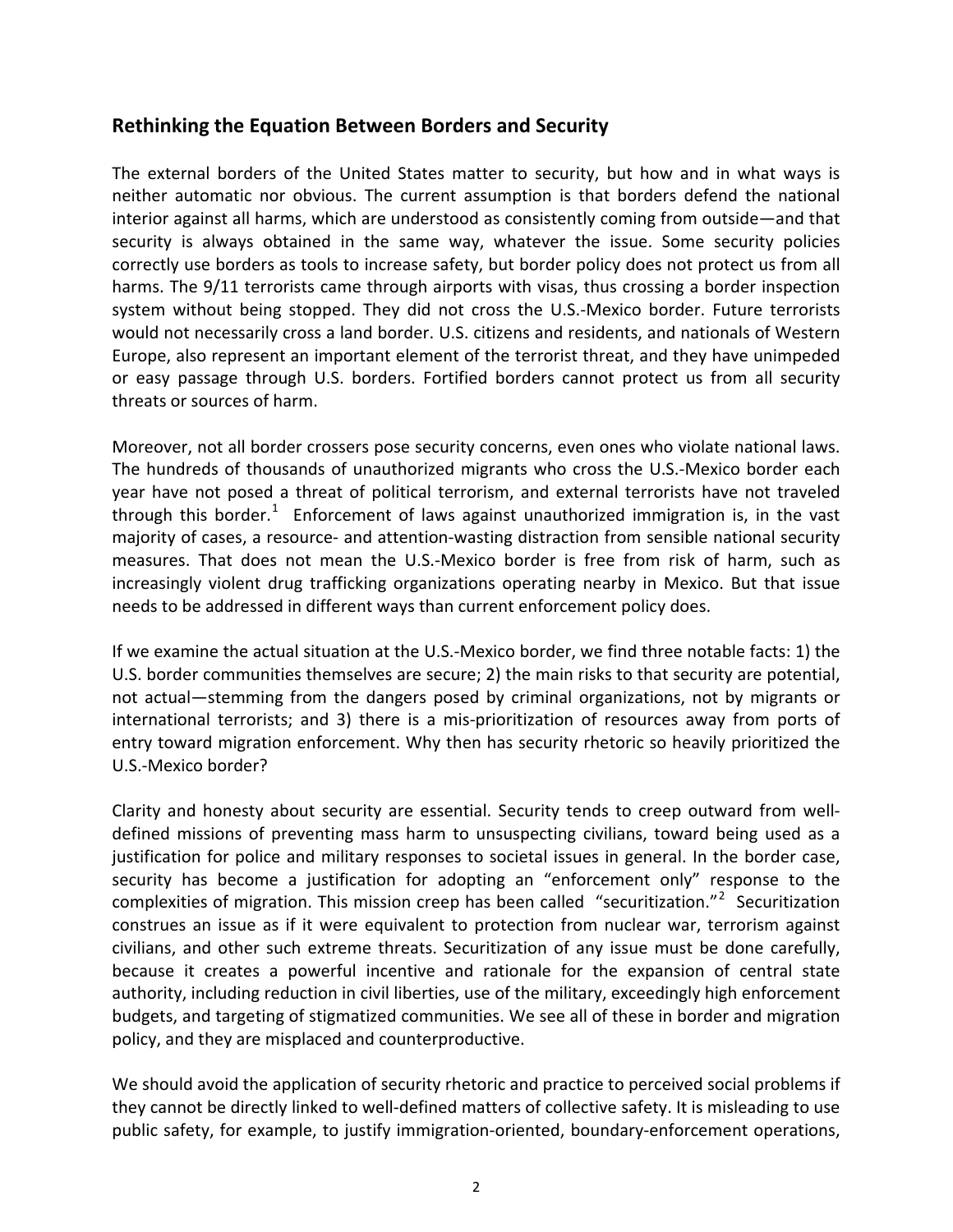when immigrants—including the unauthorized—have significantly lower violent crime rates than native-born populations.<sup>[3](#page-10-1)</sup> A clear and disinterested definition of security is careful and focused; its agenda is to prevent violent harm to civilians. This should be our fundamental border‐security criterion.

#### **A Clear Way of Assessing Security Issues: Sorting Out the "Three Border Wars"**

We need conceptually to start with a clean slate. To do that involves a clear method of risk assessment, and policy measures and allocations of resources that arise from it. That will enable us to develop a realistic and appropriate border security policy. In this regard, Tony Payan has usefully pointed out that U.S.‐Mexico border enforcement blends three "wars" with very different causes, dynamics, and appropriate responses: terrorism, the guns‐drugs‐money nexus, and unauthorized migration.<sup>[4](#page-10-1)</sup> Distinguishing among them will make us more secure. To make effective policy decisions when faced with multiple priorities like terrorism, drugs, and migration, it is helpful to use a rubric for risk and response prioritization. Harm refers to the threat to the physical security of civilians. Probability refers to the likelihood of the threat occurring. Feasibility of response refers to whether public policy and government action can make a difference.

Unauthorized migration, for example, is highly probable at the border. Whether the government enforcement response feasibly can stop such flows is debatable, $5$  but setting this aside, the criterion of harm takes this out of the domain of security. Given the low rate of violence by migrants, there simply is no connection between most unauthorized migrants and violent threats to U.S. lives (some possible exceptions are discussed later). Serious debates about unauthorized migration center on non‐security benefits/harms, and deserve to be addressed through policy measures other than border security, such as comprehensive immigration reform.

Meanwhile, political terrorism is unquestionably a potential harm, but at the U.S.‐Mexico border only potential, not actual. It thus has reduced priority on the criterion of probability, but does deserve vigilance.

The domain of guns‐drugs‐money meets all three criteria most consistently, in particular the guns side, since it involves armed criminal organizations. Obviously, guns and organized coercion immediately threaten people's safety, as seen in the violence on the Mexican side of the border. There is sparse evidence of violence by drug trafficking organizations crossing from Mexico into the United States, however.<sup>[6](#page-10-1)</sup> This, like political terrorism, is best considered a matter of prevention rather than imminent threat. Given the proximity of the threat, it behooves us to think clearly about how to provide genuine security within the framework of our constitutional values.

Not all would‐be border issues can be handled the same way. How we prioritize among them matters considerably to whether we have a "security" or "non-security" border policy. Preventing terrorism and breaking the guns‐drugs‐money nexus requires focused, intelligence‐ based enforcement, principally at ports of entry, while migration interdiction involves mass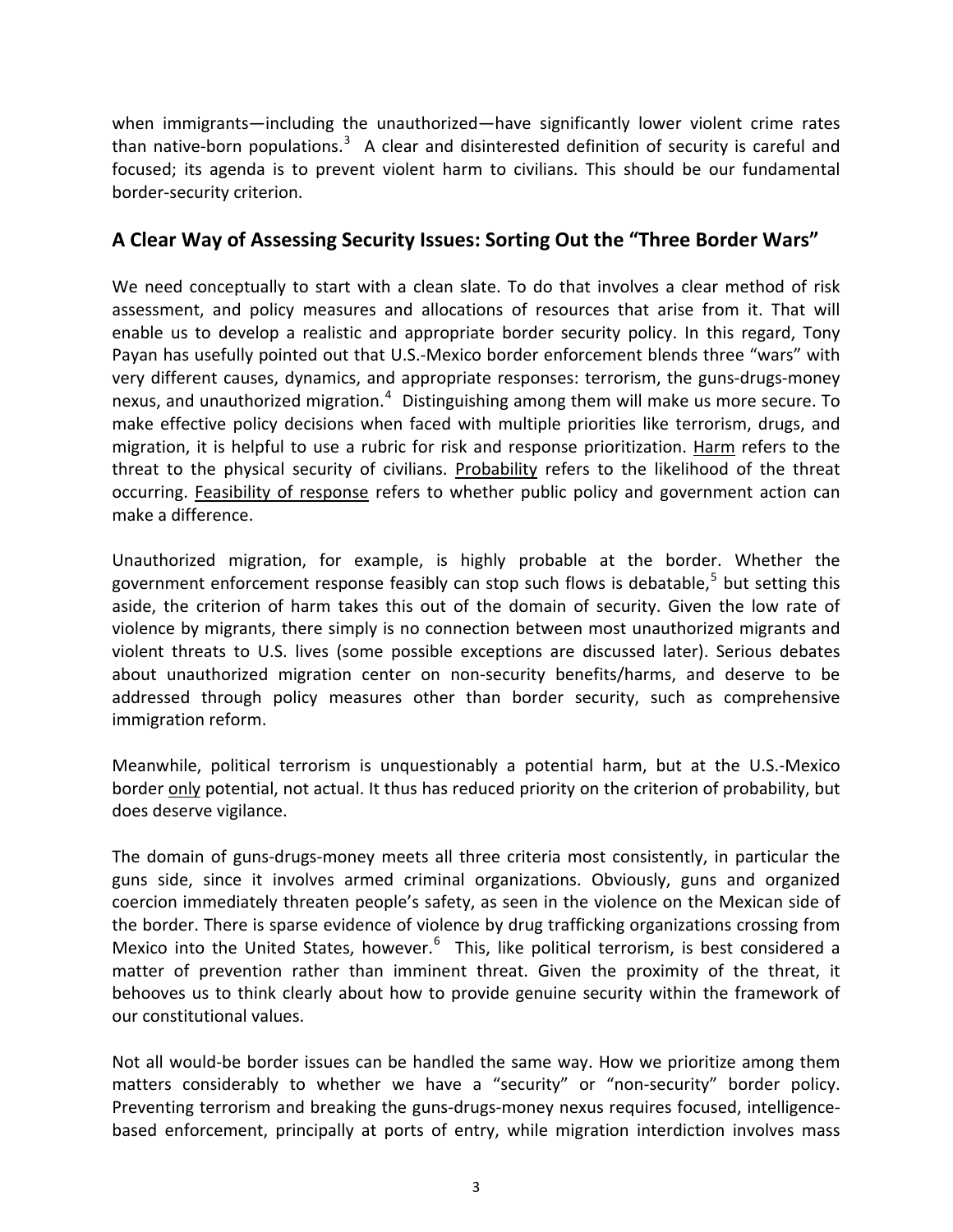enforcement between ports of entry. Indeed, mass immigration enforcement actually has perverse, security‐reducing effects by promoting dangerous smuggling organizations.

#### **Guns, Money, and Drugs: Focusing on the Immediate Danger**

The North American (U.S.‐Mexico‐Central America) drug trafficking organizations are, at this stage in their history, hardened by years of high illegal drug profits and acquired skill at circumventing law enforcement. The dynamic is now hard to change, and involves in part non‐ border policy measures, $<sup>7</sup>$  $<sup>7</sup>$  $<sup>7</sup>$  such as drug decriminalization. But a crucial border security response</sup> is to track and interdict their arms supply. This unfortunately has been massively underfunded by the United States.

While more resources recently have been put into Operation Gunrunner (the Bureau of Alcohol, Tobacco, and Firearms' [ATF] initiative to reduce smuggling of guns from the United States into Mexico), they still pale in comparison with mundane immigration law enforcement, despite the much higher harm and equal probability of occurrence of gun smuggling. The Department of Justice Inspector General has reported that Operation Gunrunner is limited by tactics of making low‐level arrests, rather than sustained investigations of high‐level arms smugglers, as well as serious coordination issues with Mexico.<sup>[8](#page-10-1)</sup> Only 162 ATF officers are dedicated to this program, as opposed to the approximately 20,000 Border Patrol officers doing generic border law enforcement at the southwestern border. $^9$  $^9$ 

The U.S. also does poorly at interdicting the flow of money that is crucial to transcontinental trafficking organizations. The Government Accountability Office (GAO) found that Customs and Border Protection (CBP) seized a mere \$41 million in cash, while an estimated \$18 to \$29 billion is transported across the Mexican border alone.<sup>[10](#page-10-1)</sup> This occurs while billions of dollars are dedicated to mass unauthorized migration arrests and removals that do not intercept money or guns, and overlap only with a small part of the drug flow.

More generally, security along the southwest border and across the whole nation requires that we focus on the critical role of targeted intelligence—slow, careful, long-term investigative work aimed at specific individuals and networks, focused on guns, money, and terrorism. This differs in crucial ways from the current approach to border security, which is unselective, inefficient, and massive: witness the costly and time‐consuming, as well as inhumane, arrest annually of approximately 500,000 unauthorized migrants in the region, none of them terrorists and very few of them dangerous criminals.

# **Paying Attention to Ports of Entry**

The minimal rate of growth of funding and personnel for land border ports of entry, and the poor performance of those ports, also indicate serious issues of mis-prioritization. Ports of entry are likely the main route for transportation of illegal drugs from Mexico to the United States.<sup>[11](#page-10-1)</sup> Ports are the main outbound route for guns and money. Susan Ginsburg argues that standard transportation routes through air, sea, and land ports are the most likely travel routes for terrorists.<sup>[12](#page-10-1)</sup> Yet during the period 1993-2010, when staffing at the Border Patrol more than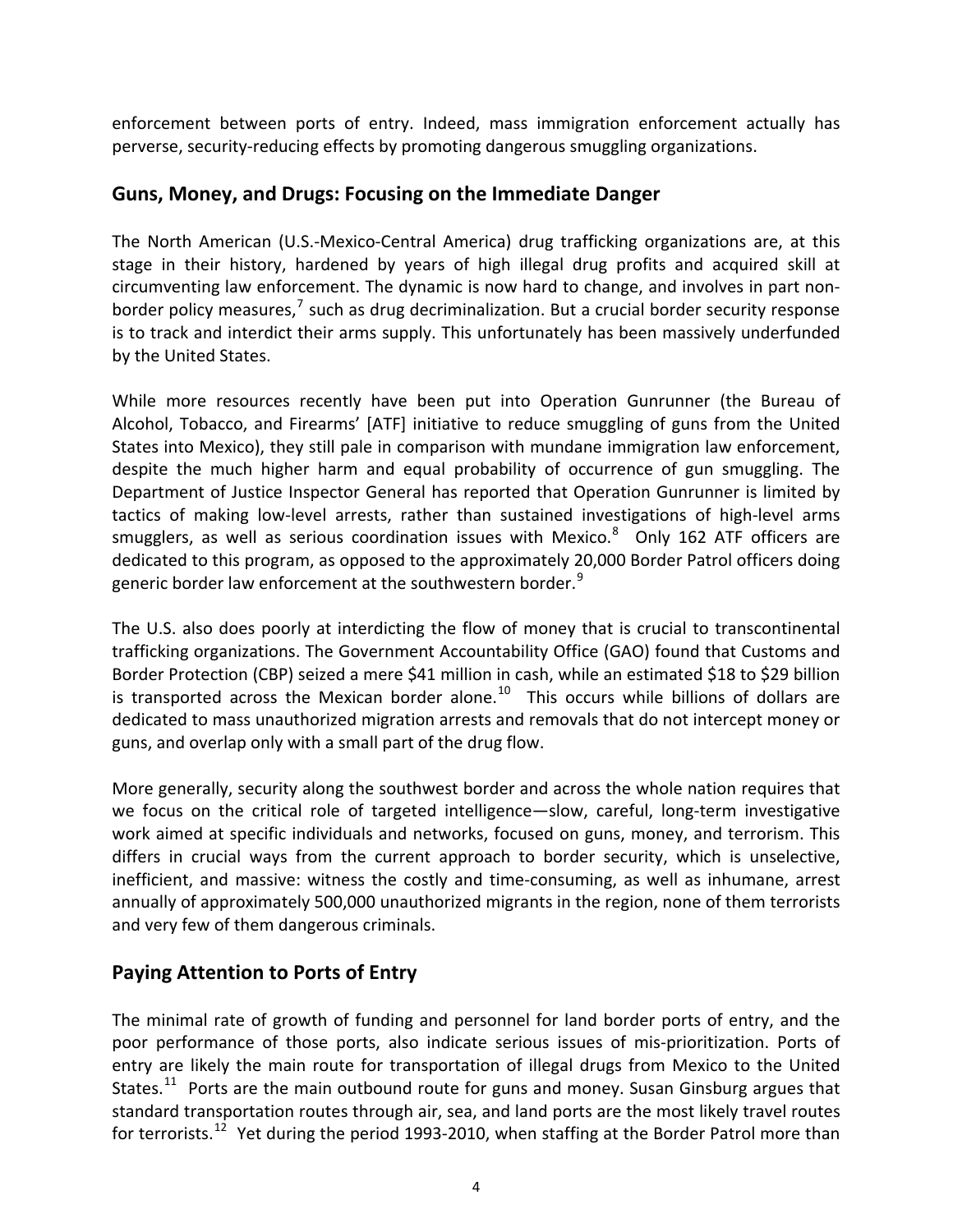quintupled and the Border Patrol budget grew nine‐fold, port staffing barely rose at all and budgets only doubled (only 17% growth in 17 years, after inflation).<sup>[13](#page-10-1)</sup> This was in the face of a quadrupling of commercial traffic after NAFTA, and comparable growth in non‐commercial traffic as well.

The result is poor performance of ports. The GAO found that ports missed investigators masquerading as inadmissible entrants and goods smugglers, at a nine percent failure rate. Ports were understaffed by the government's own staffing model by 7 to 25 percent.<sup>[14](#page-10-1)</sup> Related congressional testimony pointed to staffing shortages, overwhelming workload, poor training, demoralization, and high turnover, as well as major infrastructure flaws.<sup>[15](#page-10-1)</sup> My own field observations and interviews indicate that port personnel operate under huge workload pressures to clear traffic and process forms, while many Border Patrol operations show signs of sufficient and even over‐staffing.

The problems of ports stem from a massive, systematic misallocation of resources toward anti‐ unauthorized immigrant measures (Border Patrol, border fence/wall), and away from border security measures (investments in security screening northbound and southbound at ports). Personnel can and should be shifted from Patrol operations to ports, with modest retraining. Increasing physical capacity is harder, since many ports are locked in by surrounding businesses and neighborhoods.

Besides expanding existing ports, it is important to invest in new ports. The border fence/wall, a barrier to migration of debatable utility, cost \$2.4 billion to build and will cost \$6.5 billion to maintain—money that would make the country more secure were it put into more efficient and effective new ports.<sup>[16](#page-10-1)</sup> Southbound inspections are needed at ports, aiming at guns and money, not migrants. Ports of entry are the gaping hole in U.S. border security, and we need a distinctly stronger emphasis on them.

## **The Misallocation of Resources toward Non‐Port Security**

U.S. border security policy does not follow these reasonable priorities. U.S. policy has, first off, persistently emphasized non‐port security along the U.S.‐Mexico border, despite the terrorist threats being either via airport entry points or internal to the United States, and guns, drugs, and money mainly flowing through land ports. $17$  U.S. policy has also focused on unauthorized migrants, a population not linked to terrorism and only a small percentage of whom are linked to criminal violence. For example, after the first World Trade Center bombing in 1993, most U.S. border security resources (and much of overall security resources) were directed to unrelated southwestern border build‐ups in El Paso and San Diego, and later Arizona and south Texas.

From late 1993 to 2001, the Border Patrol tripled in size, from approximately 4,000 to 12,000 officers, mainly located at the southwest border. After 9/11, important (if poorly planned and problematic) initiatives addressed some genuine security gaps, such as visa screening and watch-lists. But in late 2005, a resurgent wave of anti-immigration politics, focused on Mexicans and Central Americans, redirected the bulk of new Homeland Security resources toward the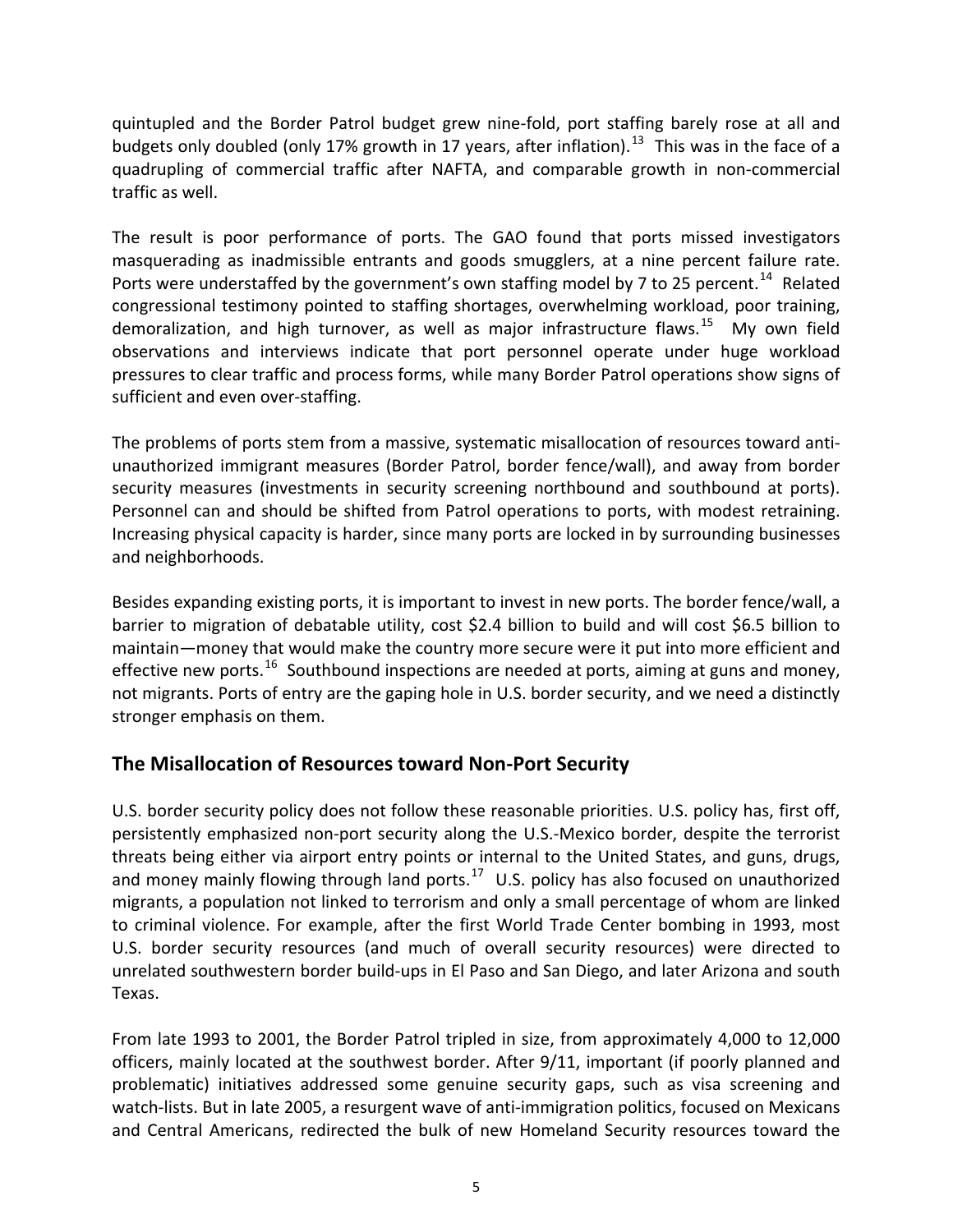U.S.‐Mexico border. In the 2005‐present period, the Border Patrol has nearly doubled from 12,000 to 21,000 (thus, more than quintupling since 1994), mostly at the southwestern border. A multi‐billion dollar border wall/fence was built, and the National Guard was repeatedly deployed to this region. All of this is disconnected from a rational analysis of homeland security threats.

Indeed, these measures decrease net human security. Intensive border patrolling has displaced migratory flows from relatively easy and safe traditional routes into vastly more dangerous desert and mountain regions of the border. In turn, roughly three to four hundred persons die—in U.S. territory, due to a controllable act of government—every year (this number is conservative, in fact). Security will be greater if these people are legalized, and move along safe, legitimate transportation routes, with robust inspection regimes. $^{18}$  $^{18}$  $^{18}$ 

A systematic review of U.S. border security policy in the era of Al-Qaeda<sup>[19](#page-11-0)</sup> identified two deviations from an optimal security policy:

- 1. The U.S. overemphasizes the security role of borders altogether. We allocate too many resources to policies that view the United States as a perfectly enclosed space rather than a web of safety and security measures (an approach sometimes called layering).<sup>[20](#page-11-0)</sup> Examples of high priority non‐border based security policies include cybersecurity and securing of widely used dangerous chemicals (e.g., chlorine used in water purification). These could benefit from the funds now dedicated to border walls and patrols.
- 2. U.S. policy focuses excessively on the U.S.‐Mexico border as the main border of concern, when in fact the border sites most at risk are international airports and, to a lesser extent, the Canadian border.

Indeed, great pieces of the Department of Homeland Security, especially southwestern border enforcement, do not deserve the label of "national security" at all. To remove this label and to replace it with the label of "migration enforcement" (minus security) would have the virtue of being honest, removing an irrelevant but over-emotional policy rationale from the discussion. We would then be confronted with the hard questions of equitable and effective immigration policy, unobscured by security rhetoric.

## **Weakening, not Strengthening Trafficking Organizations**

There is one important security argument for mass border enforcement outside the ports of entry. Potentially, terrorists could travel through Mexico and enter outside the ports of entry, making the dangerous and difficult crossing over land. As Susan Ginsburg demonstrates, this is the least likely route for terrorist travel, and no Salafi Islamic terrorists have crossed the U.S.‐ Mexico border either this way or via ports.<sup>[21](#page-11-0)</sup> What then, is the real cost of misdirected policy? Burying potential dangerous actors—and potentially valuable sources of intelligence—amid millions of unauthorized migrants.<sup>[22](#page-11-0)</sup> We are creating with mass border migration enforcement a bigger and bigger haystack in which to find a deadly pin. What is the rational policy solution?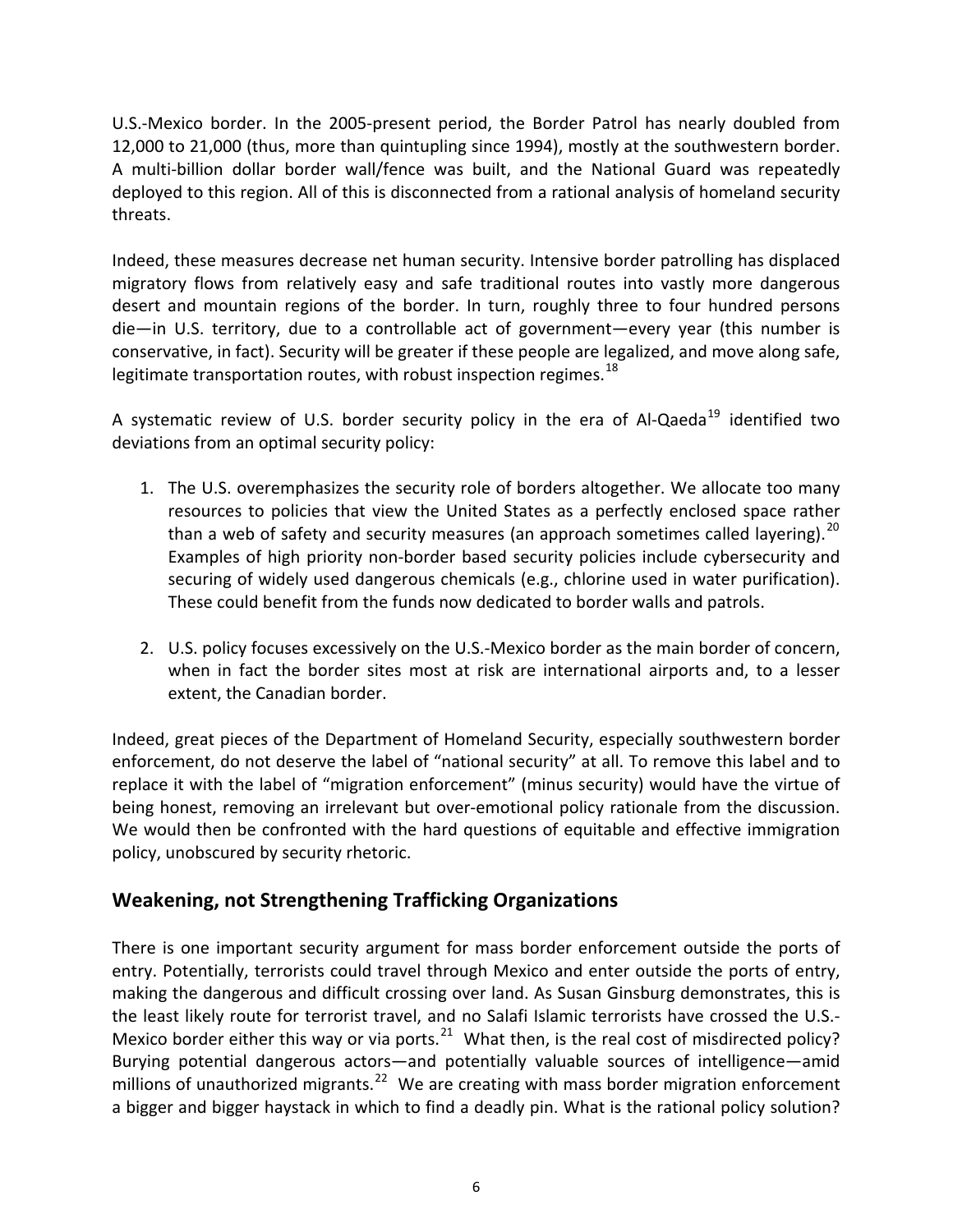Comprehensive immigration reform, enabling an intelligence‐based security system to isolate and interdict small numbers of high‐risk persons and activities.

Current mass U.S. enforcement policy at the border is encouraging powerful, sophisticated, wealthy, and ruthless smuggling organizations, akin to indiscriminant use of antibiotics that results in dangerous, multi‐drug resistant infections. Certainly this has taken place with drug smuggling. We seem now to be replicating this with human smuggling through our immigration-enforcement policy, which has both increased the rate of use of smugglers and the price they receive. $23$ 

Recent accounts from the field indicate some overlap between armed, criminal drug organizations and human smugglers, which is new and worrying. Previously, smuggling may have posed many rip-offs and risks, but it was not an armed criminal enterprise. The worst-case scenario is that heavy-handed U.S. enforcement policy, absent comprehensive immigration reform, creates in the future increasingly sophisticated human smuggling organizations within Mexico with global links, that could move terrorists across the southwest border (though probably via ports of entry and not over land). This is only a potential risk, but one that we can avoid through comprehensive immigration reform.

#### **Keeping the U.S. Borderlands a Safe Region**

Is the U.S-Mexico border dangerous? If we examine the actual situation there, we find two notable facts: the U.S. border communities themselves are secure both in terms of crime statistics and how people feel; and the agenda is prevention, not cure.

Border communities on the U.S. side are safe, objectively and subjectively. El Paso is the safest large city in the United States;<sup>[24](#page-11-0)</sup> other border communities, large and small, are similar.<sup>[25](#page-11-0)</sup> A survey of border community residents found consistently that they feel safe and secure.<sup>[26](#page-11-0)</sup> "Spillover" violence from Mexico is quite rare.<sup>[27](#page-11-0)</sup> We do not fully understand what explains these low crime rates, although immigrants, who have low violent crime rates, are certainly part of the story, and voluminous local, state, and federal law-enforcement agencies help. Whatever the cause, there is an atmosphere of genuine security on the U.S. side of the border.

The goal should be to preserve that atmosphere of security, because there are indeed significant potential risks, including armed segments of drug trafficking organizations, that might change their current avoidance of violence in the U.S. borderlands. Hence, the call for a policy of prevention rather than reaction.

Prevention will occur through trust between community members and law enforcement, as illustrated successfully in El Paso. Following the recommendations of the leading experts (Major Cities Chiefs and the Police Foundation), $^{28}$  $^{28}$  $^{28}$  local law enforcement should not engage in explicit or de facto immigration law enforcement. Keeping these domains separate increases the trust of the immigrant community in police, which allows intelligence, tips, and a stream of small calls to arrive from the community to police. That, in turn, bolsters the crime‐prevention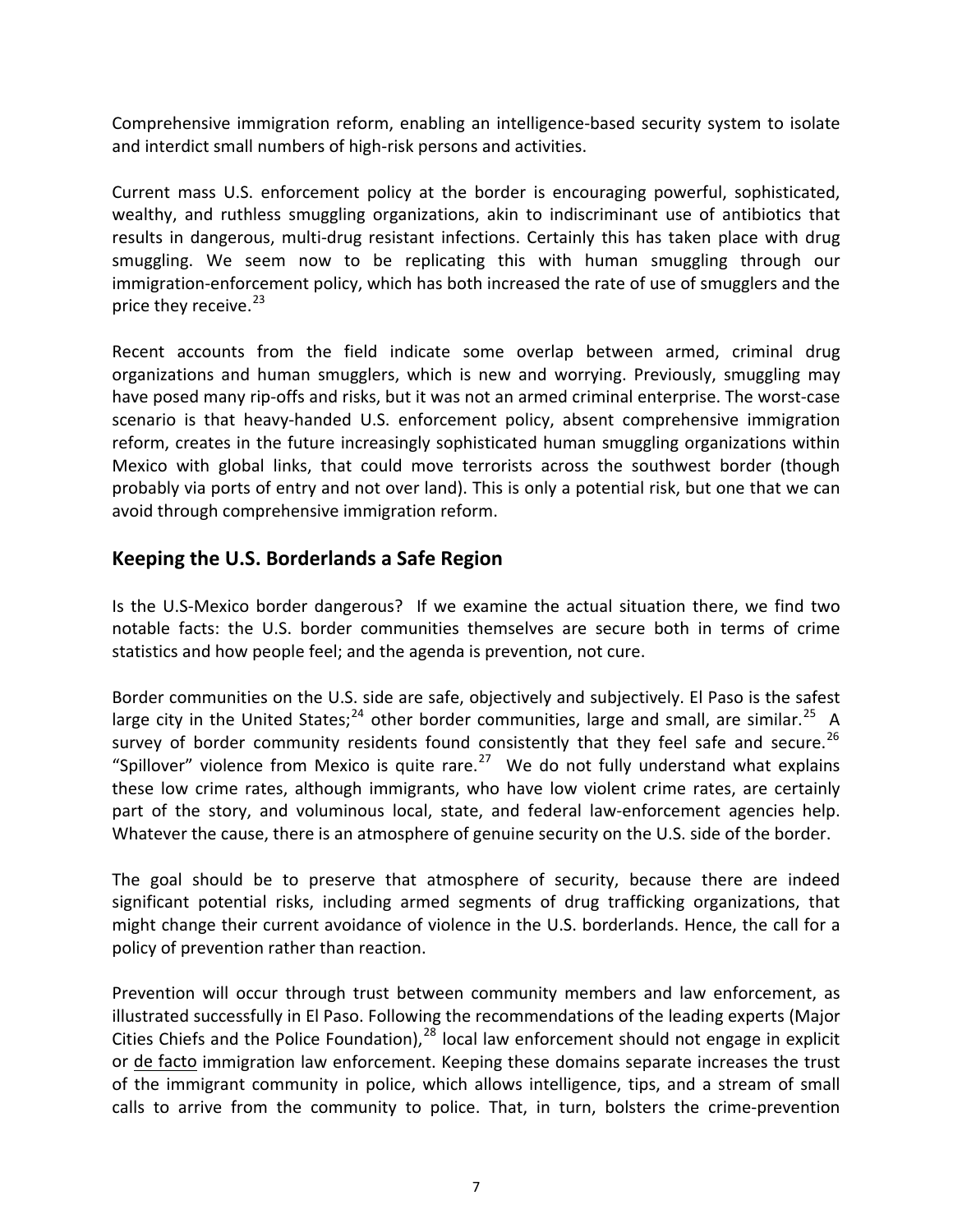capacities of the police, including addressing the potential risks from drug trafficking organizations.

#### **Border Security and Constitutional Rights**

The eight million people living on the U.S. side of the U.S.‐Mexico borderlands, whose efforts have created highly safe communities, are as entitled to a free and fair a life as people in the U.S. interior. The new border security regime should protect the values that make life in a secure world worthwhile. Above all, these include essential rights and liberties, among them the 4th, 5th, and 14th Amendments to the Constitution (which regulate law‐enforcement stops, searches, seizures, detention, and questioning, and constrain racial and other forms of profiling). The residents of the border region—who are as much "persons" in the constitutional sense as anyone else—should not have their rights written off because they live near a boundary.

Yet the residents of U.S. border communities have seen their rights and liberties eroded by mass drug and immigration law enforcement (in contrast to enforcement targeted at high‐risk criminals). Issues that need to be addressed include warrantless questioning at interior checkpoints, warrantless questioning and detention on common carriers (e.g., buses, trains, taxis, and airplanes), profiling in streets, roads, and other public areas of border communities, and unjustified stops and questioning by border officers (based upon poorly articulated suspicions).<sup>[29](#page-11-0)</sup> As in any law-enforcement situation, and especially a situation possibly involving security, there are challenging trade‐offs between rights and public safety. But in the border region, the incursion on civil liberties has unquestionably gone too far.

Furthermore, the way we handle the border region is an important preview of the creeping loss of basic civil and human rights in a distorted search for "security": if it can happen in a poor, largely minority region like the borderlands, it is a warning to the rest of the country. Security is only worth having if it means securing our basic values and way of life. A vision of a new border security system is a vision of a robust set of liberties and freedoms for all.

## **Practical Policy Steps**

We can take practical policy actions that address the broad framework of security outlined here. These steps may seem challenging in the current political climate, but they are well within the architecture of our current system and cannot be dismissed as utopian. We can substantially improve border security through the following measures:

• Change priorities away from singular border control; consider the border as only one element toward increasing the overall security of civilians. Shift resources according to a rational prioritization model, including shifting toward internal security risks (e.g., cybersecurity) and away from borders. Make this change not only in practice, but also in discourse; tone down the border rhetoric.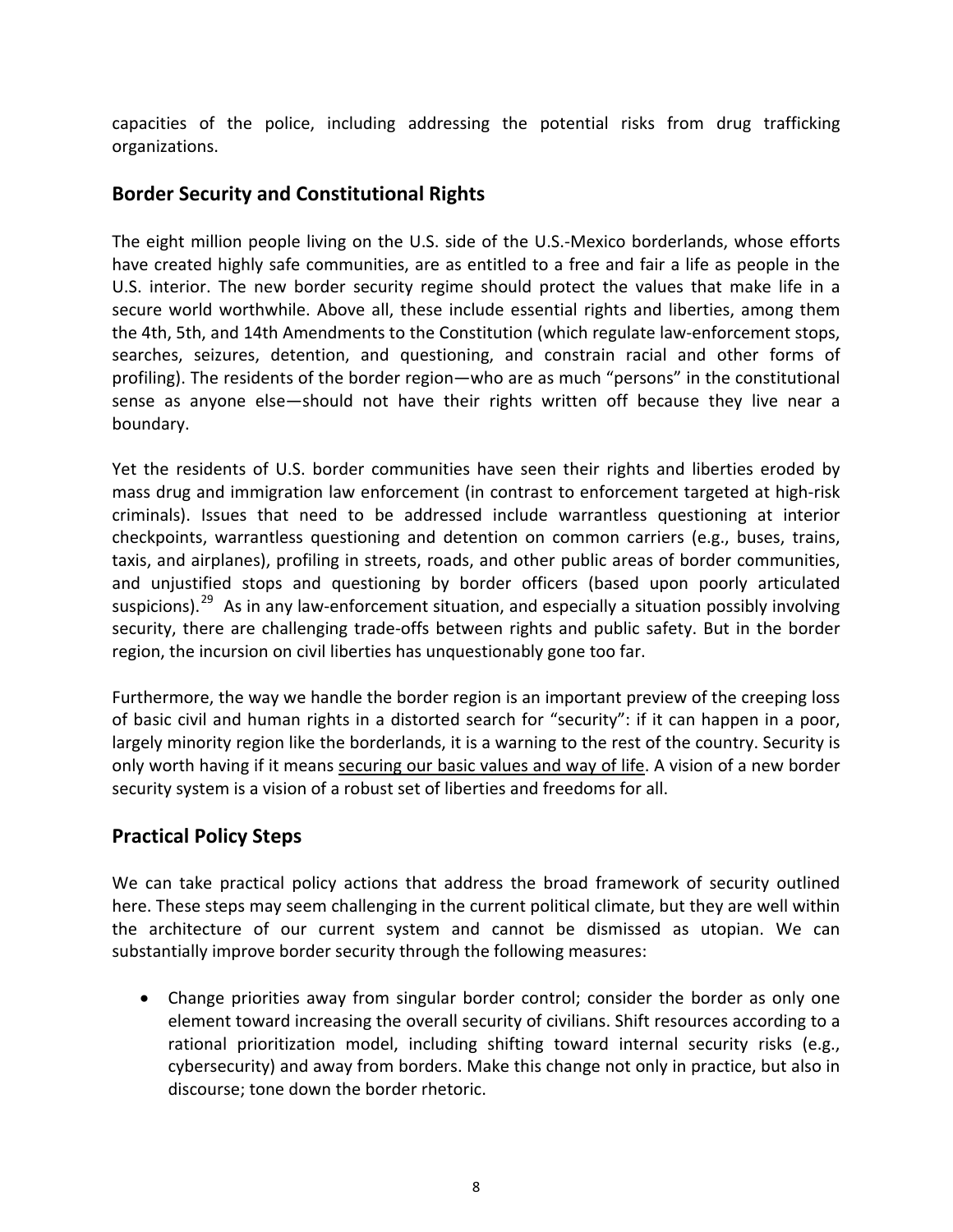- Take an intelligence-driven approach to homeland security, rather than a mass migration enforcement approach. Focus on specific individuals, materials, and travel patterns. Genuinely prioritize terrorism prevention, rather than using that as rhetorical cover for an immigration‐enforcement policy. Use more selective arrest strategies, focusing on security-threatening persons (e.g., those with involvement in the gunsdrugs‐money nexus) and less on mass migration enforcement. This can be phrased as quality, rather than quantity.
- Tackle with vastly greater resources the guns and money side of the guns-drugs-money system. Greatly increase the resources involved in tracing and breaking the flow of money and guns, making them proportionate to the resources put into drug interdiction, at borders and elsewhere. Guns are the single most dangerous threat to civilians, while they are the least prioritized. This must change.
- Shift resources from enforcement in between ports of entry (border patrolling, fences/walls, drones, etc.) to ports of entry, the higher likelihood travel path for guns, drugs, assassins, and terrorists. Shift at least ten thousand Border Patrol officers to the Field Operations division of Customs and Border Protection to bolster ports, as well as investing in physical infrastructure at ports. Rates of growth in budget and personnel at ports should match or exceed that of the Border Patrol, and retroactive adjustments are also essential.
- Go after organizations rather than arresting individuals. With regard to both migration and drugs, U.S. border policy is focused on arresting individuals, mostly for small violations or at low levels of organizations. We need to do two things: remove the markets for criminal organizations, and shift border priorities from unsophisticated arrest-oriented organizations like the Border Patrol to higher-quality investigative organizations like the FBI.
- Comprehensive immigration reform is essential. We need to reduce the "haystack," reduce the population moving without documents or accountability, so that truly dangerous actors are more easily isolated. We need to secure the integration and cooperation of immigrant communities. And we need to free up enforcement resources for more important work.
- Increasing and reforming legal channels for immigration will reduce risky travel by migrants through deserts and mountains in the border region. The reduction in border deaths will contribute significantly to true human security.
- Immigration-enforcement agencies need to show trust to immigrant communities. These communities will reciprocate by providing information crucial to public safety and security. Such trust‐building measures include clearly separating local and state law enforcement from federal immigration enforcement, and stronger accountability and oversight over federal immigration‐enforcement agencies, especially with regard to basic civil liberties possessed by all persons in the country.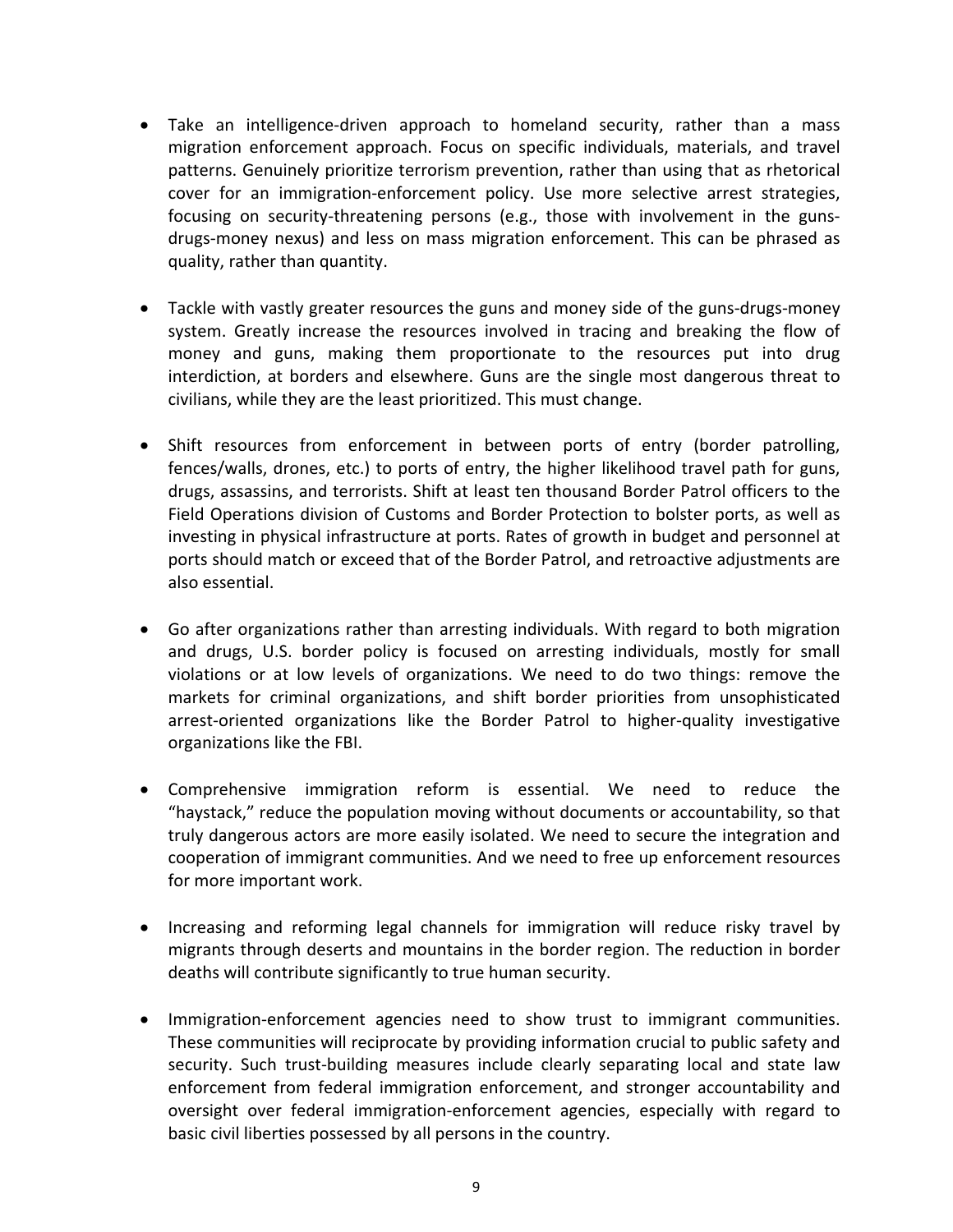<span id="page-10-1"></span>• The military does not belong in civilian law enforcement, even in support roles. It is clumsy, expensive, not trained in such roles, and points toward the militarization of U.S. domestic society. The military should be dedicated to national security in traditional manners. An appropriately prioritized civilian law-enforcement system is more than sufficient for true border security.

#### **Endnotes**

 $\overline{a}$ 

*Terrorism and Political Violence* 18, no. 4 (2006): 503–21. Periodically, reports circulate about people arrested at the U.S.‐ Mexico border that imply they are terrorist suspects. From public information, it appears to be the case that none have been. It is important to distinguish the very general instance of persons from a "country of interest" and an actual terrorist: an arrestee may well be a pro‐U.S. Syrian or Iranian refugee, but then described in panicked terms as "arrested at the border from a country of interest." For a clear statement of the lack of terrorist smuggling at the southwestern border, see U.S. Department of Justice, National Drug Intelligence Center, *National Drug Threat [Assessment](http://www.justice.gov/ndic/pubs38/38661/index.htm) 2010*, February 2010, p. 17.<br><sup>2</sup> Barry Buzan, Ole Wæver, and Jaap de Wilde, Security: A New Framework for Analysis (Boulder, CO: Lynne Rienner

<sup>7</sup> Eric Olson, David A. Shirk, and Andrew Selee, eds., *Shared [Responsibility:](http://www.wilsoncenter.org/topics/pubs/Shared%20Responsibility--Olson,%20Shirk,%20Selee.pdf) U.S.‐Mexico Policy Options for Confronting Organized [Crime](http://www.wilsoncenter.org/topics/pubs/Shared%20Responsibility--Olson,%20Shirk,%20Selee.pdf)* (Washington, DC and San Diego, CA: The Woodrow International Center for Scholars and the Trans‐Border Institute,

University of San Diego, October 2010).<br><sup>8</sup> U.S. Department of Justice, Office of the Inspector General, *Review of ATF's Project [Gunrunner](http://www.justice.gov/oig/reports/ATF/e1101.pdf)*, I-2011-001, November 2010. Also see U.S. Government Accountability Office, *Firearms [Trafficking:](http://www.gao.gov/new.items/d09709.pdf) U.S. Efforts to Combat Arms Trafficking to Mexico Face*

<span id="page-10-0"></span><sup>&</sup>lt;sup>1</sup> Robert S. Leiken and Steven Brooke, "The Quantitative Analysis of Terrorism and [Immigration:](http://www.tandfonline.com/doi/abs/10.1080/09546550600880294) An Initial Exploration,"

Huysmans, "Migrants as a Security Problem: Dangers of 'Securitizing' Societal Issues," in Robert Miles and Dietrich Thränhardt, eds., Migration and European Integration: The Dynamics of Inclusion and Exclusion (London: Pinter, 1995), pp. 53–72.<br><sup>3</sup> Rubén G. Rumbaut, ["Undocumented](http://www.policefoundation.org/pdf/strikingabalance/Appendix%20D.pdf) Immigration and Rates of Crime and Imprisonment: Popular Myths and Em

[Realities,](http://www.policefoundation.org/pdf/strikingabalance/Appendix%20D.pdf)" Appendix D in Mary Malina, ed., *The Role of Local Police: Striking a Balance Between Immigration [Enforcement](http://www.policefoundation.org/strikingabalance/strikingabalance.html) and*

 $\frac{1}{4}$ Tony Payan, The Three U.S.-Mexico Border Wars: Drugs, Immigration, and Homeland Security (Westport, CT: Praeger Security

International, 2006).<br><sup>5</sup> Jezmin Fuentes, Henry L'Esperance, Raúl Pérez, and Caitlin White," Impacts of U.S. Immigration Policies on Migration Behavior," in Wayne A. Cornelius and Jessa M. Lewis, eds., *Impacts of Border Enforcement on Mexican Migration: The View*

<sup>&</sup>lt;sup>6</sup> Kristin M. Finklea, Jennifer E. Lake, Celinda Franco, Chad C. Haddal, William J. Krouse, and Mark A. Randol, <u>[Southwest](http://assets.opencrs.com/rpts/R41075_20100824.pdf) Border</u> *Violence: Issues in Identifying and [Measuring](http://assets.opencrs.com/rpts/R41075_20100824.pdf) Spillover Violence* (Washington, DC: Congressional Research Service, August 24, 2010).

*Planning and [Coordination](http://www.gao.gov/new.items/d09709.pdf) Challenges*, GAO-09-709, June 2009.<br><sup>9</sup> Bureau of Alcohol, Tobacco, and Firearms, "Fact Sheet: Project [Gunrunner,](http://www.atf.gov/publications/factsheets/factsheet-project-gunrunner.html)" August 2008. Thirty-seven additional agents were added after this fact sheet was

<sup>&</sup>lt;sup>10</sup> U.S. Government Accountability Office, *Moving Illegal Proceeds: Challenges Exist in the Federal [Government's](http://www.gao.gov/new.items/d1173.pdf) Effort to Stem*<br> *Cross-Border Currency Smuggling*, GAO-11-73, October 2010.<br>
<sup>11</sup> National Drug Threat As

<sup>&</sup>lt;sup>12</sup> Susan Ginsburg, *Countering Terrorist Mobility: Shaping an [Operational](http://www.migrationpolicy.org/pubs/MPI_TaskForce_Ginsburg.pdf) Strategy* (Washington, DC: Migration Policy Institute, 2006).<br><sup>13</sup> Texas Border Coalition, *White Paper on Border Security*, November 13, 2009.

<sup>&</sup>lt;sup>14</sup> U.S. Government Accountability Office, Border [Security](http://www.texasbordercoalition.org/Texas_Border_Coalition/Welcome_files/Texas%20Border%20Coalition%20White%20Paper%20on%20Border%20Security.pdf): Despite Progress, [Weaknesses](http://www.ancir.org/reports/D08219.pdf) in Traveler Inspections Exist at Our *[Nation's](http://www.ancir.org/reports/D08219.pdf) Ports of Entry*, GAO-08-219, November 2007.<br><sup>15</sup> Katherine McIntire Peters, "<u>Border Security Falls Short In Audit; Staffing shortages at border [jeopardize](http://www.govexec.com/dailyfed/0108/010408kp1.htm) security, economy,"</u>

GovernmentExecutive.com, January 4, 2008.<br><sup>16</sup> U.S. Government Accountability Office, *Secure Border Initiative Fence [Construction](http://www.gao.gov/new.items/d09244r.pdf) Costs*, GAO-09-244R, January 2009.<br><sup>17</sup> Josiah McC. Heyman and Jason Ackleson, "United Stat

Sundberg, eds., Border Security in the Al-Qaeda Era (Boca Raton, FL: CRC Press, 2009), pp. 37-74.<br><sup>18</sup> Wayne A. Cornelius, "Death at the Border: Efficacy and Unintended Consequences of US Immigration Control Policy,"

*Population and Development Review* 27 (2001): 661–85; Karl Eshbach, Jacqueline M. Hagen, and Nestor P. Rodríguez, "Deaths during Undocumented Migration: Trends and Policy Implications in the New Era of Homeland Security," *In Defense of the Alien* 26 (2001): 37–52; Karl Eshbach, Jacqueline M. Hagen, Nestor P. Rodríguez, Rubén Hernández-León, and Stanley Bailey, ["Death](http://www.jstor.org/pss/2547703) at the [Border,](http://www.jstor.org/pss/2547703)" *International Migration Review* 33 (1999): 430–40; Raquel Rubio‐Goldsmith, M. Melissa McCormick, Daniel Martinez, and Inez Magdalena Duarte, *A [Humanitarian](http://www.immigrationpolicy.org/sites/default/files/docs/Crisis%20at%20the%20Border.pdf) Crisis at the Border: New Estimates of Deaths Among Unauthorized [Immigrants](http://www.immigrationpolicy.org/sites/default/files/docs/Crisis%20at%20the%20Border.pdf)* (Washington, DC: Immigration Policy Center, 2007).